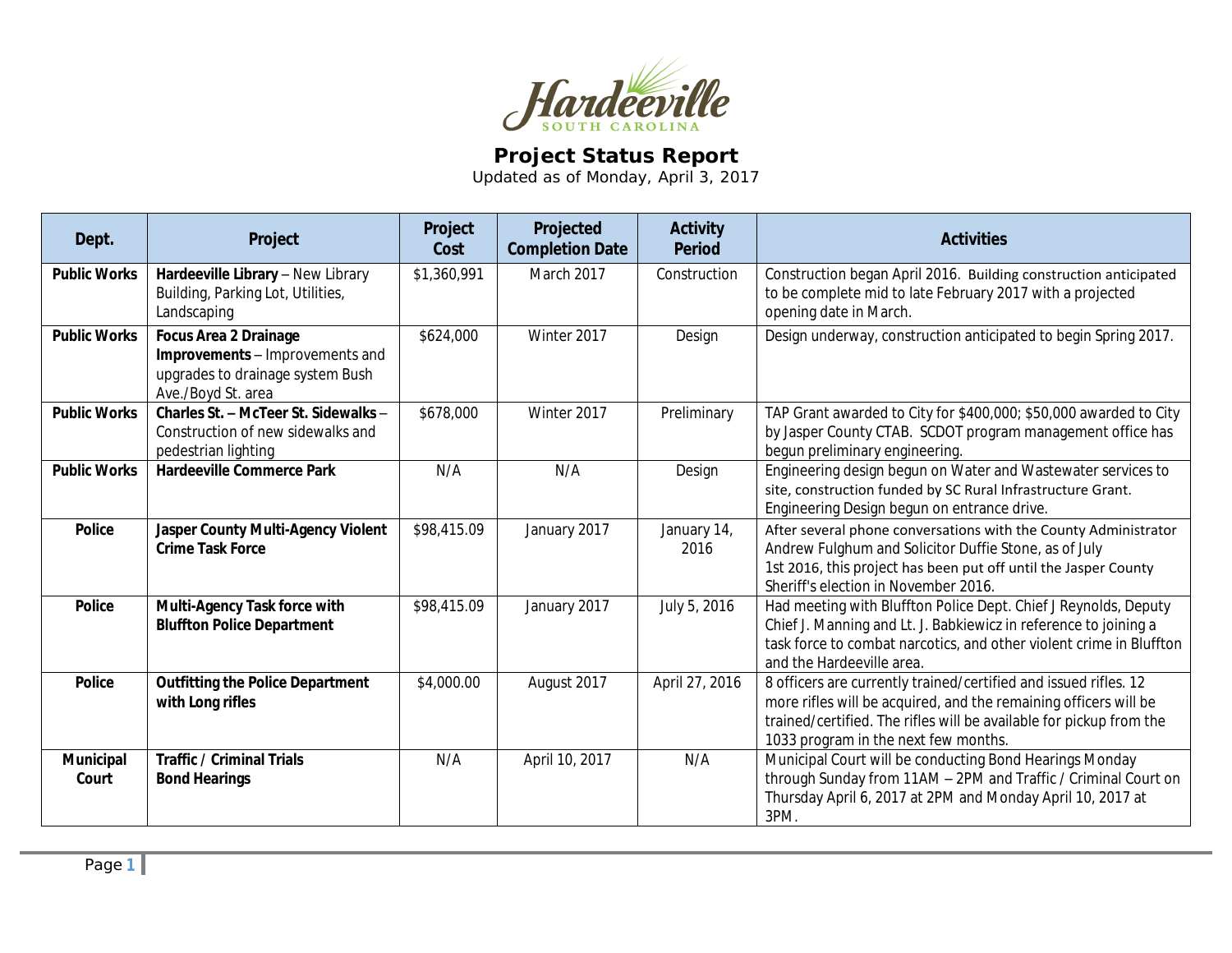

## **Project Status Report**

Updated as of Monday, April 3, 2017

| Dept.                                     | Project                                                                                                    | Project<br>Cost                 | Projected<br><b>Completion Date</b> | <b>Activity</b><br><b>Period</b>                                                  | <b>Activities</b>                                                                                                                                                                                                           |
|-------------------------------------------|------------------------------------------------------------------------------------------------------------|---------------------------------|-------------------------------------|-----------------------------------------------------------------------------------|-----------------------------------------------------------------------------------------------------------------------------------------------------------------------------------------------------------------------------|
| <b>Planning and</b><br>Development        | Ardmore New River Apartments -<br>248 units located on Argent Blvd. at<br>New River Parkway                | N/A                             | Undetermined                        | In review by<br>state                                                             | Development permit will be issued as soon as approvals come<br>back from state. Site work may begin. Then application for<br>building permits to be reviewed and issued.                                                    |
| <b>Planning and</b><br>Development        | <b>Hilton Head Lakes Clubhouse and</b><br>new residential phase on north side                              | N/A                             | Undetermined                        | Development<br>Permit Review                                                      | SRC was held on 2/24/16 - waiting on resubmission. Building<br>plans on clubhouse expected next week. 65 new residential lots<br>and 4,400+ square-foot golf clubhouse plus amenities.                                      |
| <b>Planning and</b><br><b>Development</b> | <b>Natural Gas Extension to Exit 5</b>                                                                     | Not known<br>at this time       | Undetermined                        | Coordinating<br>with SCE&G                                                        | Surveys to local business owners are completed. Staff meeting<br>with SCE&G on process and next steps in early March.                                                                                                       |
| Planning and<br>Development               | Boundary and Annexation Survey -<br>Preparation for 2020 Census                                            | N/A                             | 2017                                | Rec'd software<br>from US Census<br>Bureau - staff<br>beginning<br>implementation | Staff working on inputting all information into new software and<br>preparing all files for transmittal to Bureau, to ensure that all<br>annexations/citizens be included in new count.                                     |
| <b>Planning and</b><br><b>Development</b> | <b>Royal Live Oaks Academy</b>                                                                             | N/A                             | 2017                                | Development<br>Permit Review                                                      | Waiting on resubmission in order to finalize site plan.                                                                                                                                                                     |
| <b>Fire</b>                               | <b>AFG Grant</b>                                                                                           | \$4729.50<br><b>Grant Match</b> | Spring 2017                         | Awarded                                                                           | EMT training completed. Preparing for implementation.                                                                                                                                                                       |
| Fire                                      | <b>Strategic Plan</b>                                                                                      | \$0                             | Fall 2017                           | Project<br>Organization                                                           | SWOC analysis completed.                                                                                                                                                                                                    |
| <b>Parks and</b><br>Recreation            | <b>Millstone Landing Master Plan</b>                                                                       | \$40,000                        | <b>Fall 2017</b>                    | Reissuing RFP                                                                     | We did not receive enough quality RFPs to feel comfortable<br>awarding this project, therefore we will be reissuing the RFP by<br>the end of March 2017.                                                                    |
| <b>Parks and</b><br>Recreation            | Synthetic Turf Field - Changing of<br>current "football" field to a multi-<br>purpose synthetic turf field | \$600,000                       | August 1, 2017                      | Pre-<br>construction;<br>permitting                                               | We are currently awaiting permitting from the South Carolina<br>Department of Health and Environmental control (SC-DHEC). As<br>soon as all permitting is secured we will be beginning the<br>construction of this project. |